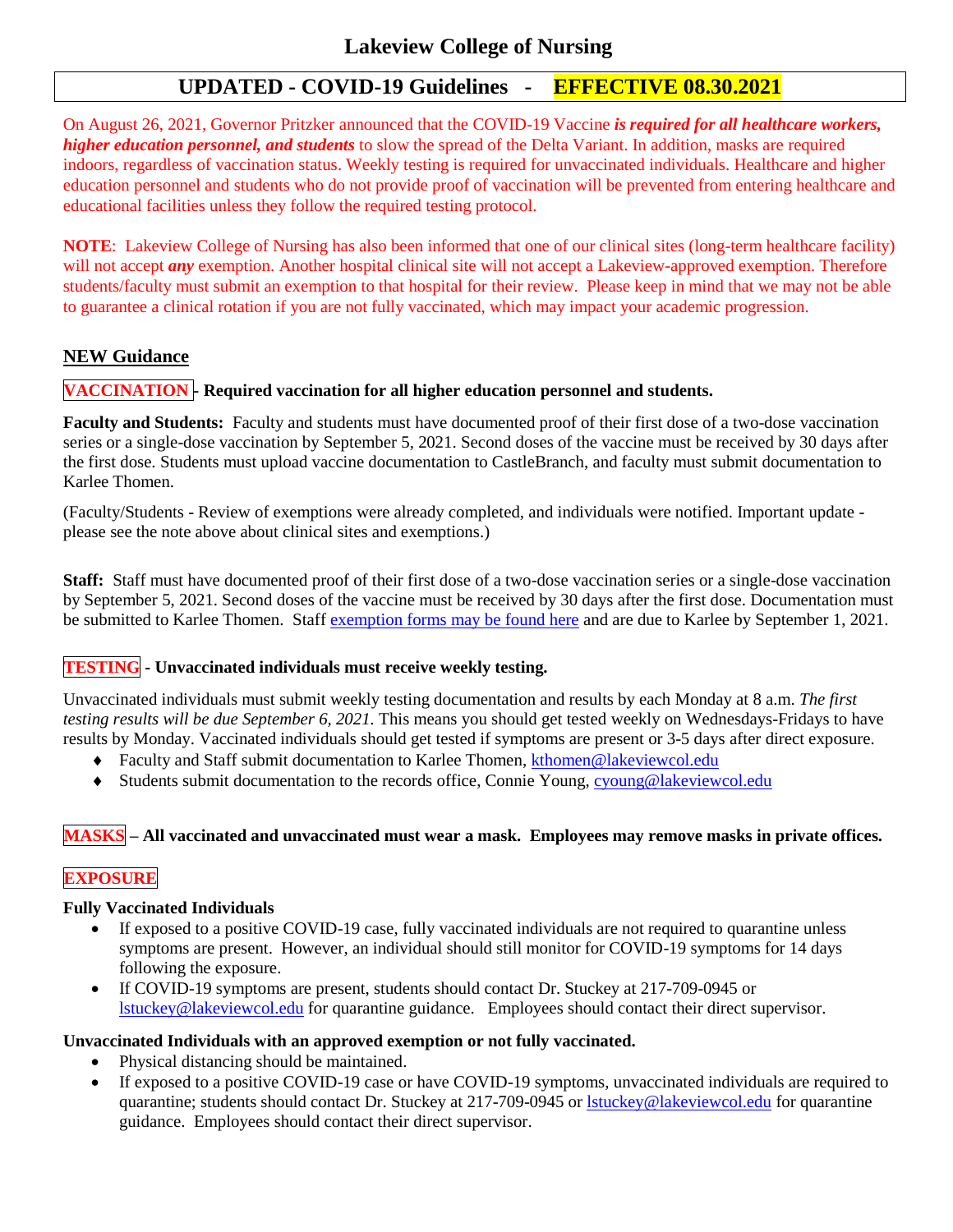#### **COVID-19 Vaccination**

The CDC and our clinical agencies state that vaccination is the leading prevention method to protect individuals and spread the COVID-19 virus. Several agencies provide the vaccine; here are a few:

- Vermilion County Health Department <https://vchd.org/covid-19/>
- Clinics by Illinois Counties https://carle.org/Home/COVID-19-Resources/COVID-19-Vaccine-Information
- OSF HealthCare <https://www.osfhealthcare.org/covid19/vaccine/>
- Sarah Bush Lincoln <https://www.sarahbush.org/vaccines/>
- State of Illinois Vaccination Locations <https://coronavirus.illinois.gov/vaccines/vaccination-locations.html>
- DACC will be offering a walk-in Vaccination Clinic in the Bremer Conference Center on September 3 from 9 a.m.-3 p.m., with the follow-up clinic on October 1 from 9 a.m.-3 p.m.

## **TESTING**

All Testing Sites and guidance in Illinois: http://www.dph.illinois.gov/testing

Vermilion County Health Department: Shield Saliva COVID19 Testing will be **EVERY** Wednesday

- Time: 11 a.m.-3 p.m. (Appointments are recommended but not required you can make an appointment by clicking on the link and registering: You do need a text number and an email address to receive your results. [https://shieldilportal.pointnclick.com/login\\_login.aspx](https://shieldilportal.pointnclick.com/login_login.aspx)
- To register, you will need the Agency Code: df5brbrj
- Testing is FREE and is a PCR test
- They are no longer requesting that you cannot eat or drink prior to getting tested.

You can still get testing through Carle (call for an appointment), OSF Urgo, CVS (must set an appointment up online), Walgreens (must set an appointment up online).

Mattoon Walk-In Clinic call 217 258-7490 to register and receive an appointment, M-F, 8-4; you must fill out a fax release form to send the results to the College.

> **Frequent emails are forwarded to the college community with COVID updates and include testing and vaccination information.**

#### **General Health & Safety**

- Masks must be worn indoors by all individuals. The College will provide one cloth mask to all students, faculty, and
- Staff. Disposable masks will be available at the front entrance(s).
- Frequent [hand hygiene](https://www.cdc.gov/handwashing/when-how-handwashing.html) an[d respiratory etiquette](https://www.cdc.gov/healthywater/hygiene/etiquette/coughing_sneezing.html) should be followed.
- Continue to perform daily health screening for infectious illnesses, including COVID-19. Individuals with signs or symptoms of infectious illness should stay home and use [a COVID-19 self-checker](https://www.cdc.gov/coronavirus/2019-ncov/symptoms-testing/coronavirus-self-checker.html) to determine whether to seek testing or medical care.
- Common areas (student study areas, lounges, conference rooms) will be cleaned/ disinfected regularly, and hand sanitizer will be available.
- Sanitation stations will be available in common areas (hand sanitizer, wipes, and disinfectant spray).
- High-touch surfaces such as door handles and copiers will be cleaned/disinfected regularly.
- Wide-scale absences of faculty, staff, and students will be noted and brought to the attention of the local public health department.
- Minimize outside visitors that are not on campus for College business.
- It is already a requirement for faculty and students to have up-to-date immunizations, and it is highly suggested for staff.
- Flu shots will be mandatory (unless you have received a waiver) for all students and faculty and highly recommended for staff.

General Information: <https://www.cdc.gov/coronavirus/2019-ncov/index.html>